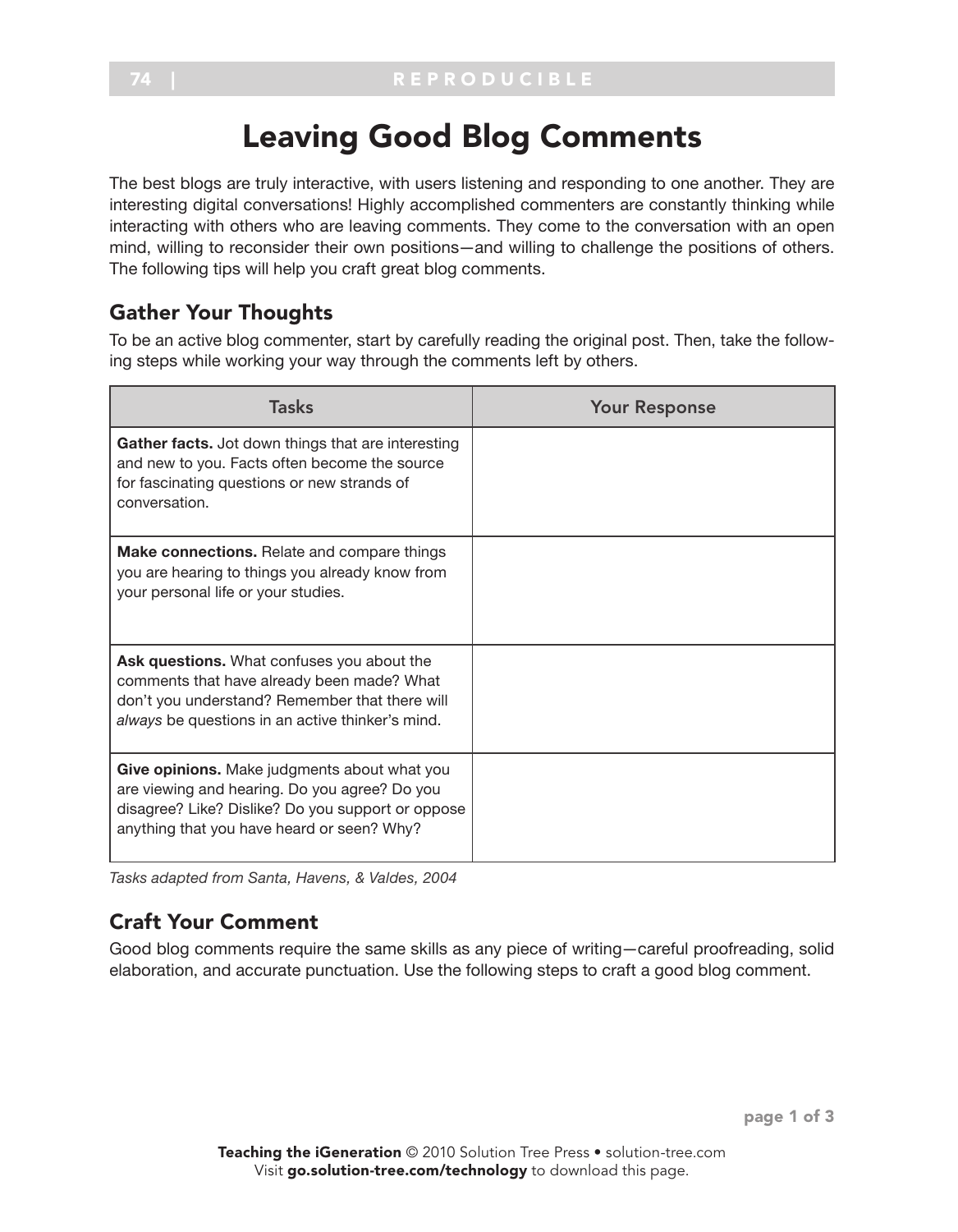| <b>Task</b>                                                                                                                                                                                                                                                                                                                                                                                                                                                                      | <b>Your Response</b> |
|----------------------------------------------------------------------------------------------------------------------------------------------------------------------------------------------------------------------------------------------------------------------------------------------------------------------------------------------------------------------------------------------------------------------------------------------------------------------------------|----------------------|
| Include an opening quote. While commenting,<br>try to respond directly to other readers. Begin by<br>quoting some part of the comment that you are<br>responding to. That will help other readers know<br>what it is that has caught your attention.                                                                                                                                                                                                                             |                      |
| Example: Jack K. posed a wonderful question: "Do<br>adults hate more than children do?"                                                                                                                                                                                                                                                                                                                                                                                          |                      |
| Elaborate-even if you don't agree. Next,<br>explain your own thinking in a few short<br>sentences. Elaboration is important when you're<br>trying to make a point. When responding to<br>another reader, don't be afraid to disagree with<br>something that they have said. Challenging<br>another reader will help them reconsider their own<br>thinking-and will force you to explain yours! Just<br>be sure to disagree agreeably; impolite people are<br>rarely influential. |                      |
| Answer questions. Point out places where you<br>are confused. Raise perspectives that haven't<br>been considered. Make comparisons to topics that<br>you've already studied. Share what surprises you-<br>either about the topic or the thoughts of your peers.                                                                                                                                                                                                                  |                      |
| Example: I think that we all hate the same but the<br>hate starts with parents, teachers, and others<br>in authority. It's really hard not to adapt to what<br>everyone else is thinking or doing. Hate is a<br>strong feeling toward a certain person because<br>they're different-and we all know people who are<br>different.                                                                                                                                                 |                      |
| <b>Finish with a question.</b> Digital conversations<br>are like any good conversation-they depend on<br>interesting questions and new strands of thought<br>to keep them alive. That means the best blog<br>comments end with a question designed to keep<br>people talking.                                                                                                                                                                                                    |                      |
| Your question should be open-ended, which<br>means participants shouldn't be able to respond<br>with a yes or no answer. They should also be<br>related to the body of your comment. Finally, they<br>should be interesting enough to make others want<br>to respond!                                                                                                                                                                                                            |                      |